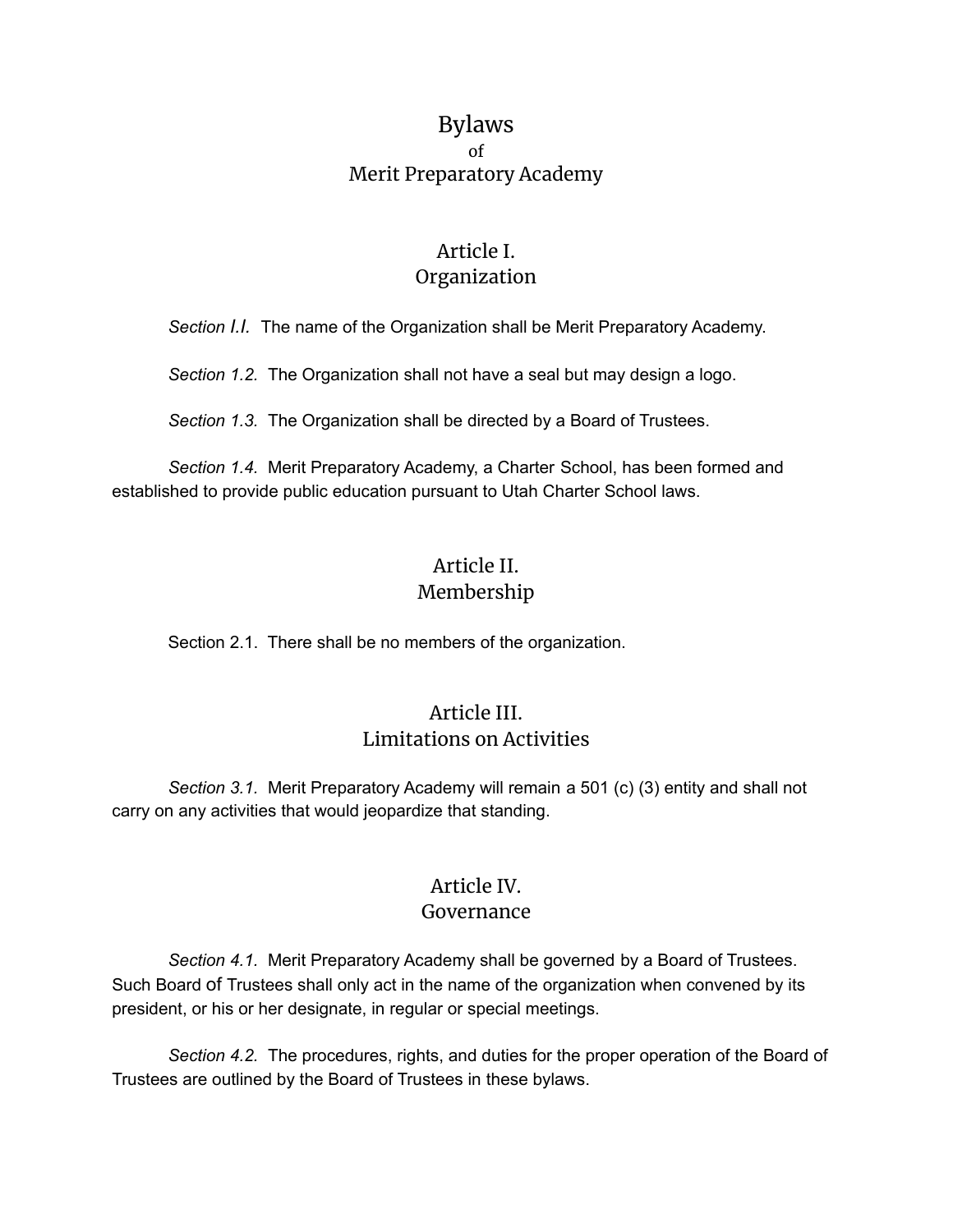# Article V. Board of Trustees

*Section 5.1.* The number of members of the Board shall be set by the Board of Trustees from time to time, but the desired number of trustees is five (5). As used in these Bylaws, the term "Entire Board" shall mean the total number of Board Members then in office.

*Section 5.2.* Persons interested in serving on the Board of Trustees shall send a letter of intent to seek appointment to current Board Members. The letter shall include a short biography and reasons of interest for serving, including qualifications and unique contributions offered. Board Members shall be appointed to their positions by a vote of Initial or Current Board Members. The majority of members of the board shall be parents or guardians of students currently attending Merit Preparatory Academy.

*Section 5.3.* Appointed Board Members will have a term of three (3) years, ending in three calendar years after the initial appointment is made, and until his or her successor is duly appointed and qualified or until his or her prior removal, death, or resignation.

*Section 5.4.* An appointed Board Member may apply for reappointment at the end of his or her initial term and may serve for an addition term of three (3) years. A letter of intent for reappointment will be sent to the remaining Board Members. The letter will state the request to serve an additional term and details of the contribution the member made to the board's activity. The remaining Board Members will discuss the reappointment and vote, in an open session, if the reappointment is to be made. The Board member will then serve one additional three (3) year term.

*Section 5.5.* For Board Members who desire to continue serving as a trustee after the second term of appointment is complete, a 1 year sabbatical must first be taken. At the conclusion of the year long sabbatical, a written notice of intent to seek a second reappointment and a resume shall be sent to remaining board members. The Board Members will discuss the reappointment and vote, in an open session, if the reappointment is to be made. .

*Section 5.6.* A Board Member may resign at any time by giving written notice to the other Board Members. Such resignation shall take effect at the time specified therein, and unless otherwise specified, the acceptance of such resignation shall not be necessary to make it effective. Any vacancy occurring in the Board of Trustees shall be filled in the same manner as set forth for the appointment of such Board Member in Section 5.2.

Section 5.7. Paid employees of Merit Preparatory Academy may not serve as voting Board Members.

Section 5.8. A Board Member shall discharge his or her duties as a Board Member: (a) In good faith;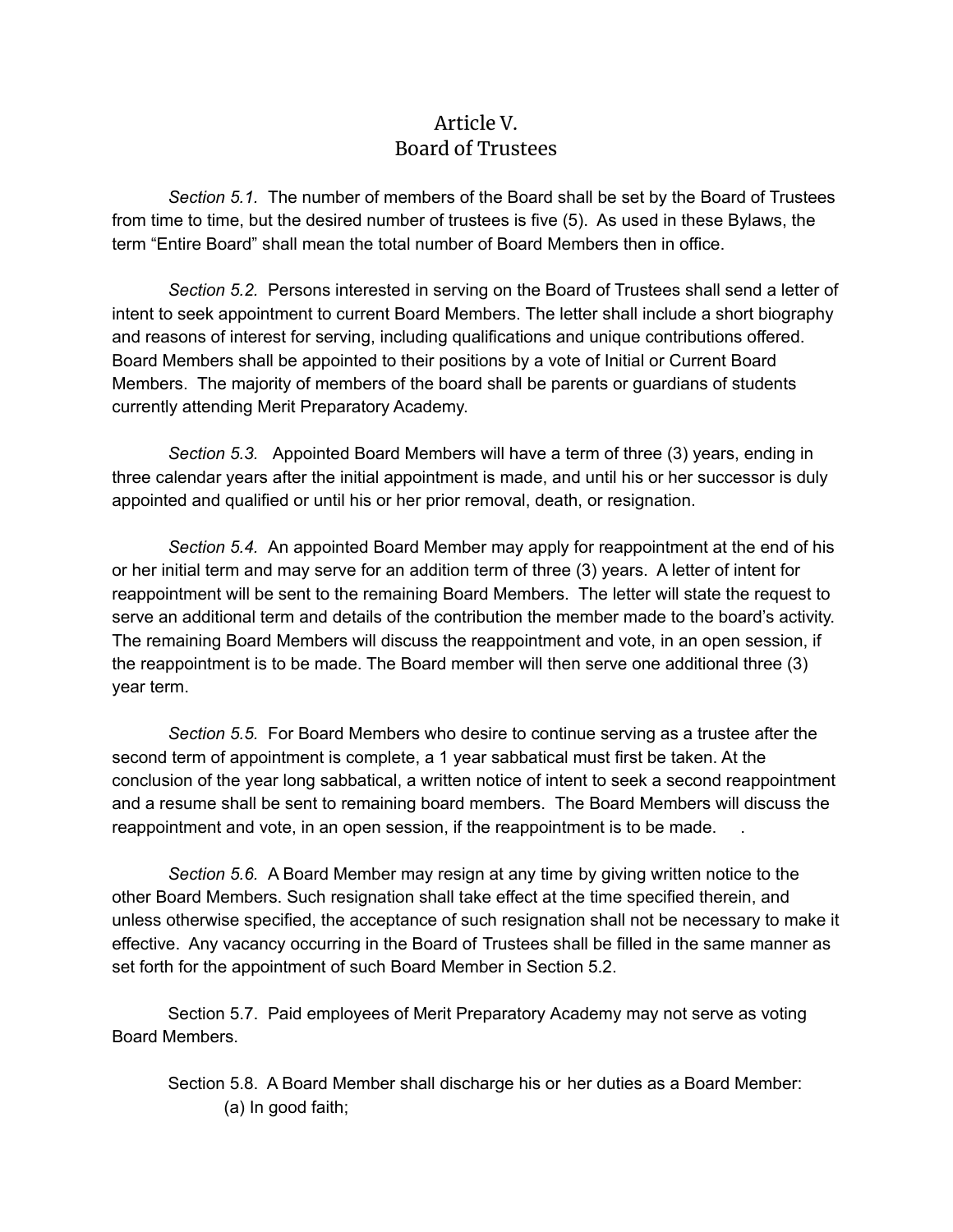(b) With the care an ordinarily-prudent individual in a like position would exercise under similar circumstances; and

(c) In a manner the Board Member reasonably believes to be in the best interest of the Organization.

Section 5.9. Any Board Member may be removed at any time without cause by a majority of the Entire Board at a regular or a special meeting called for that purpose, or with cause by a majority of the Board Members present at such a meeting where there is a quorum. For purposes of this Section 5.9, cause exists if the Board Member (a) has been declared of unsound mind by a final order of court, (b) is convicted of a felony, (c) is found by final order or judgment of any court to have breached a duty under these Bylaws, the Articles of Incorporation of the Organization, Utah Charter School laws, or the Utah Revised Nonprofit Corporation Act (or any act of laws replacing such act), (d) fails to attend three consecutive Board meetings, or fails or ceases to meet any required qualification that was in effect at the beginning of that Board Member's current term of office.

Section 5.10. The majority of Board Members shall constitute a quorum. The vote of the Board Members present, in person, at any meeting at which a quorum is present shall be the act of the Board of Trustees. If less than a quorum is present at a meeting, business may be discussed by the Board Members present provided that no decision may be made by the Board. In addition, if less than a quorum is present at a meeting, a majority of the Board Members present may adjourn the meeting from time to time without further notice other than an announcement at the meeting until a quorum shall be present.

*Section 5.11.* No Board Member may vote or act by proxy at any meeting of the Board Members.

Section 5.12. Several specific types of decisions require a majority vote of the Entire Board before the Board may act. Such decisions pertain to major strategic turning points for the school. They include: (1) Major real estate or development transactions, leasehold improvements, or capital expenditures totaling \$25,000 or more; (2) dismissal of the Academy Director; (3) the removal of an Initial Board Member, and (4) changing the bylaws of the Organization or for a proposal of amendments to the charter.

*Section 5.13.* Board Members shall not receive compensation for their services as such. Board Members may be reimbursed for expenditures made on behalf of the Organization only when the expenditure is or has been approved by the Board of Trustees.

Section 5.14. Duties of the Board of Trustees include:

(A). To have oversight responsibility for all aspects of the school and its educational program

(B). To determine school policy, in accordance with Merit Preparatory Academy's mission, goals, assurances, and educational programs.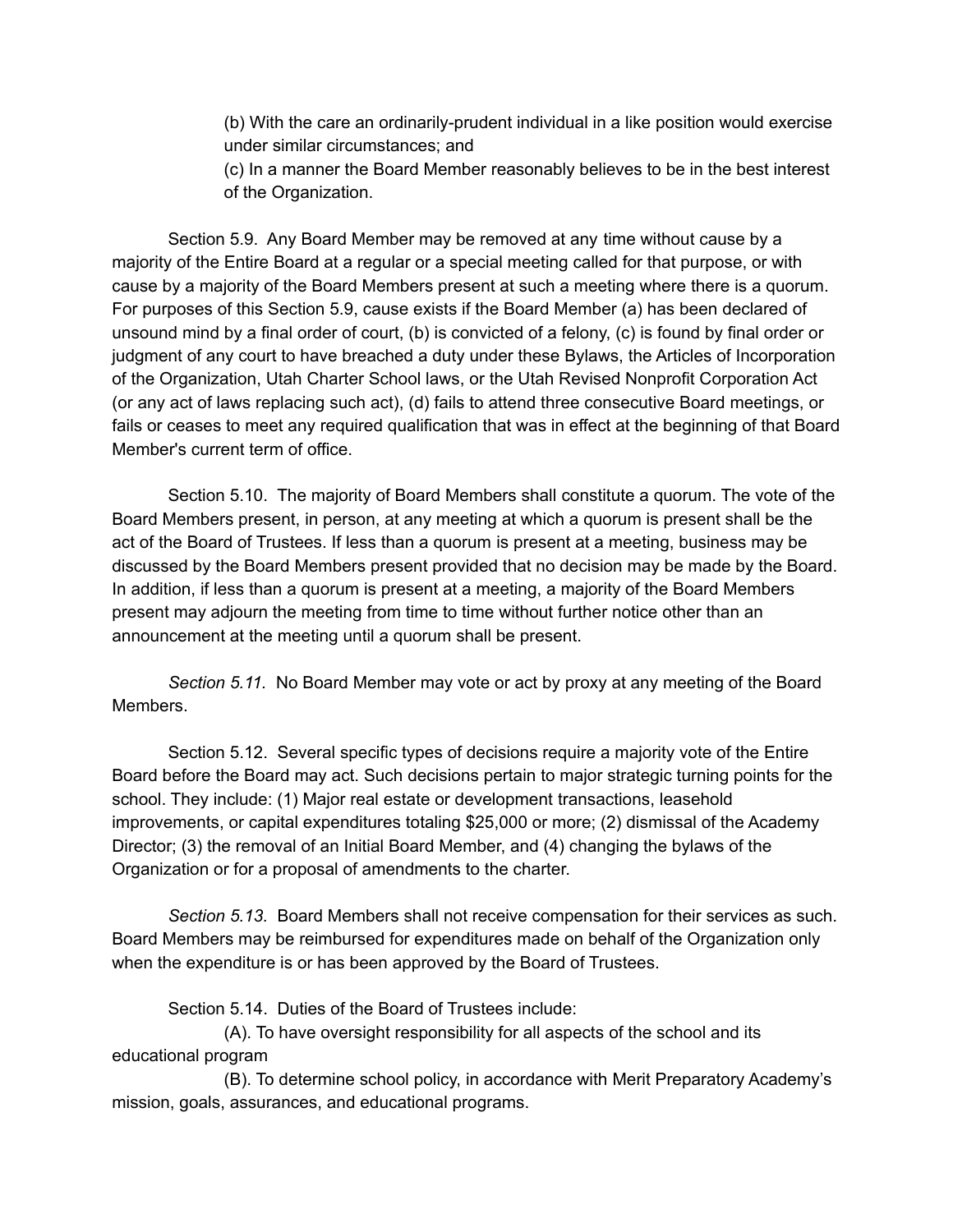(C). To approve a budget for each school year based on federal, state, and local funds allocated to the Academy.

(D). To be responsible for the fiscal management of Merit Preparatory Academy within the limitations of any funding source.

(E). To create committees and appoint a chairperson of each committee as needed.

(F). To hire and terminate the Director of the Academy and determine his or her compensation.

(G). To provide yearly performance evaluation of the Director of the Academy

(H). To approve full time personnel selection for the Academy.

(I). To create and maintain a strategic and long-range plan for the school

(J). To promote enrollment in the Academy

(K). Every five (5) years submit to and participate in a comprehensive board review by the State Charter School Board

Section 5.15. The Board of Trustees must fulfill the annual assurances found in the Utah State Charter School Board's UCAP system.

### Article VI. Officers

*Section 6.1.* The officers of the Organization shall be selected from members of the Board of Trustees. There shall be a minimum of three officers of the Board, consisting of a president, treasurer, and secretary. The Board of Trustees may designate other board offices as needed. The Board may also appoint or hire a non-voting member to serve as secretary, if they decide that it is in the best interests of the school to do so.

(A). The President

- oversees board activities;
- acts as decision-maker of final resort for non-voting issues;
- directly supervises school administration with input from other Board Members;
- organizes, facilitates, and presides at board meetings;
- sees that all orders and resolutions of the Board of Trustees are carried into effect;
- ensures that the Board is in compliance with annual assurances;
- certifies the annual assurances in UCAP
- completes the USBE School Fees Certificate of Compliance in UCAP
- communicates frequently with parents on behalf of the board;
- acts as the primary representative of the school to state and regulatory bodies;
- co-signs checks with the Academy Director or the Treasurer when necessary;
- performs all other duties of administration outlined herein.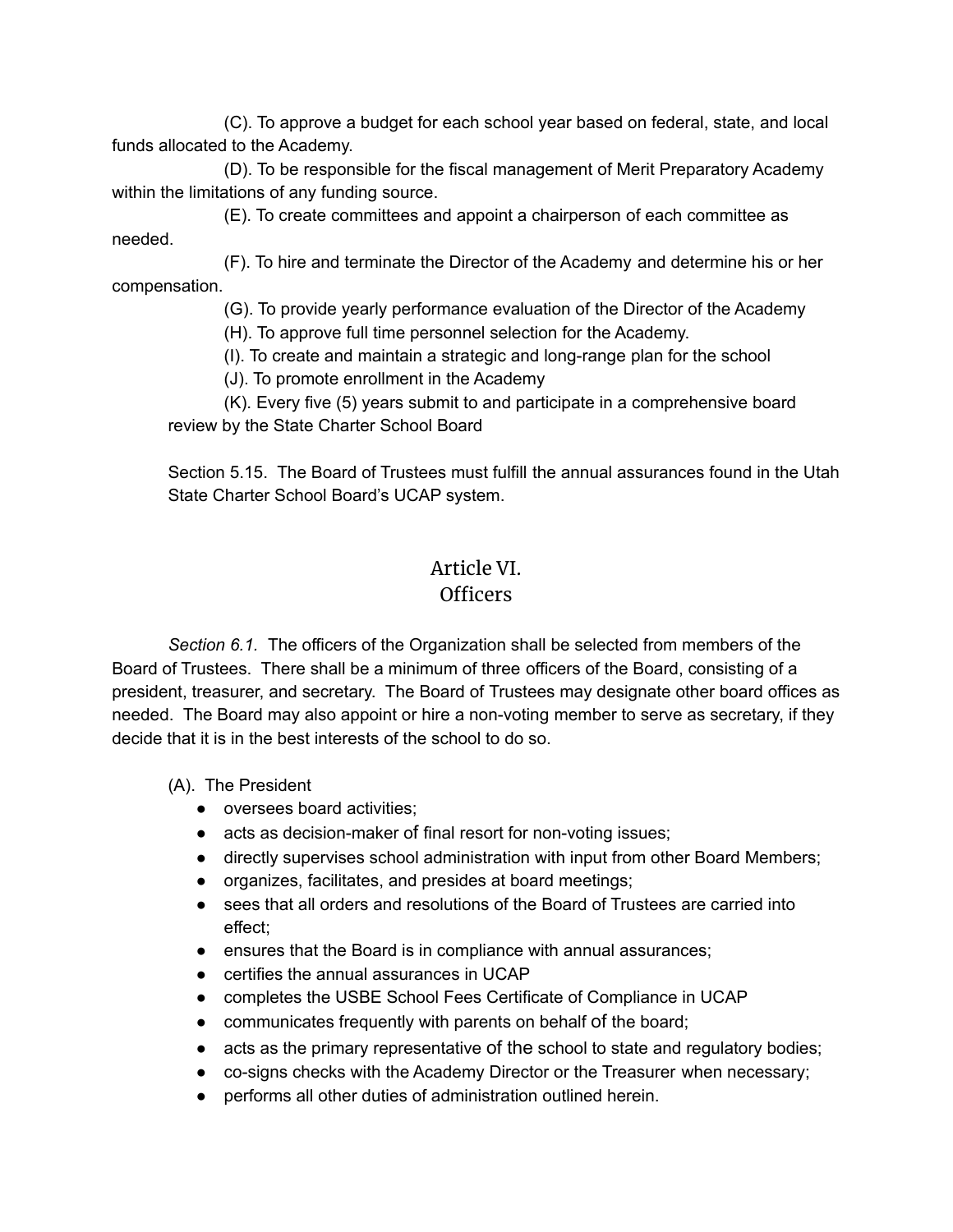- (B). The Vice President
	- Assumes the duties of the President when he/she is unable to
- (C). The Treasurer
	- according to generally-accepted accounting principles and procedures, oversees the budgeting process and planning by working closely with the school's business management office;
	- ensures the individuals or organizations that manage and have control and custody of the monies belonging to the organization follow organizational policy in the care, management, and disbursement of said monies;
	- is the custodian of all financial records and makes them available, upon request, to the Board and the public;
	- chairs the finance committee;
	- has oversight responsibilities for the annual audit;
	- attends finance meetings;
	- administers financial controls:
	- oversees the filing of state and bond financial reports;
	- oversees grant-writing together with the Academy Director;
	- frequently reports on the financial status of the Academy to the Board.
	- co-signs expenditure checks with the Academy Director or the President when necessary.
- (D). The Secretary
	- shall keep the minutes, records, and recordings of the Organization;
	- shall be the official custodian of non- financial records of the Organization;
	- shall see that all notices are duly given in accordance with the provisions of these bylaws or as required by law;
	- shall distribute the meeting agenda to Board members and school personnel;
	- shall post the minutes of each meeting and the recordings of the meetings to both the Utah Public Notice Website and the Merit Preparatory Academy Website.

*Section 6.2.* The Officers of the Organization shall serve in their capacities no longer than two years, unless a vote is taken by the remaining board members to extend the period of service. If the majority vote is in favor of an extension, the Officer may serve in their capacity for an additional two years.

*Section 6.3.* The removal of an officer will follow the procedures outlined in section 5.9 herein above. All other assistants, agents, or employees may be removed in accordance with these bylaws as follows: The employment relationship exists at the will of either party (the Organization and the employee) and may be terminated at any time with or without notice and for any cause whatsoever or no cause, other than for reasons prohibited by law.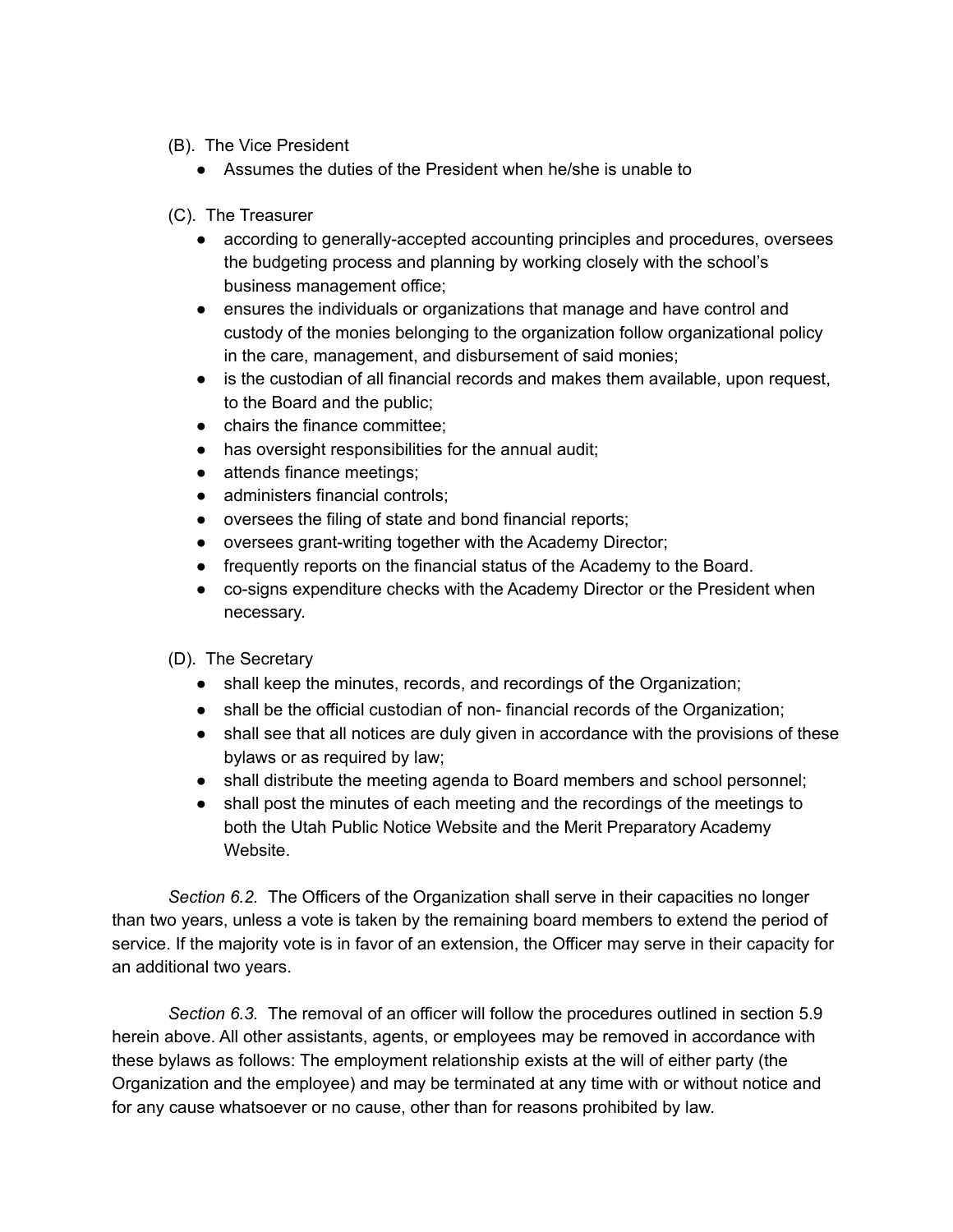# Article VII. **Committees**

*Section 7.1.* Committees established by the Board of Trustees are responsible to the Board of Trustees for the discharge of their duties and responsibilities. Committees are not separate decision-making bodies but are instead charged to develop recommendations, proposals, plans, or perspectives that may be used by the Board in the discharge of Board of Trustees duties. Board committees may be convened around any topic or objective. Typical committees include education, finance, enrollment, long-range planning, communications, facilities, or others as needed. The delegation of authority to any committee shall not operate to relieve the Board of Trustees or any member of the Board of Trustees from any responsibility imposed by law. Rules governing procedures for meetings of any committee shall be established by the Board of Trustees.

# Article VIII. Meetings

*Section 8.1.* Regular meetings of the Board of Trustees shall be held at least once every other month at such time and place as may be determined by the Board of Trustees, for the purpose of transactioning such business as may come before the meeting.

*Section 8.2.* One of the regular meetings of the Board of Trustees shall be designated as the Annual Meeting for the purposes of organization, selection or appointment of officers, and the transaction of other business. This meeting will be held each May, unless the Board decides to designate a different month for the annual meeting. The meeting will include an accountability report to the public regarding the operations of the Board of Trustees.

*Section 8.3.* Special meetings of the Board of Trustees may be held at any time upon the call of the President, the Secretary, or any two (2) Board Members, in each case at such time and place as shall be fixed by the person or persons calling the meeting, as specified in the notice thereof, and in compliance with the requirements for Board of Trustee meetings set forth in these Bylaws.

*Section 8.4.* The Board of Trustees may designate any place in Utah County, State of Utah as the place of meeting for any meeting, or for any special meeting called by the Board. If no designation is made, the place of the meeting shall be at the principal office (1440 West Center Street, Springville, Utah) of the Organization.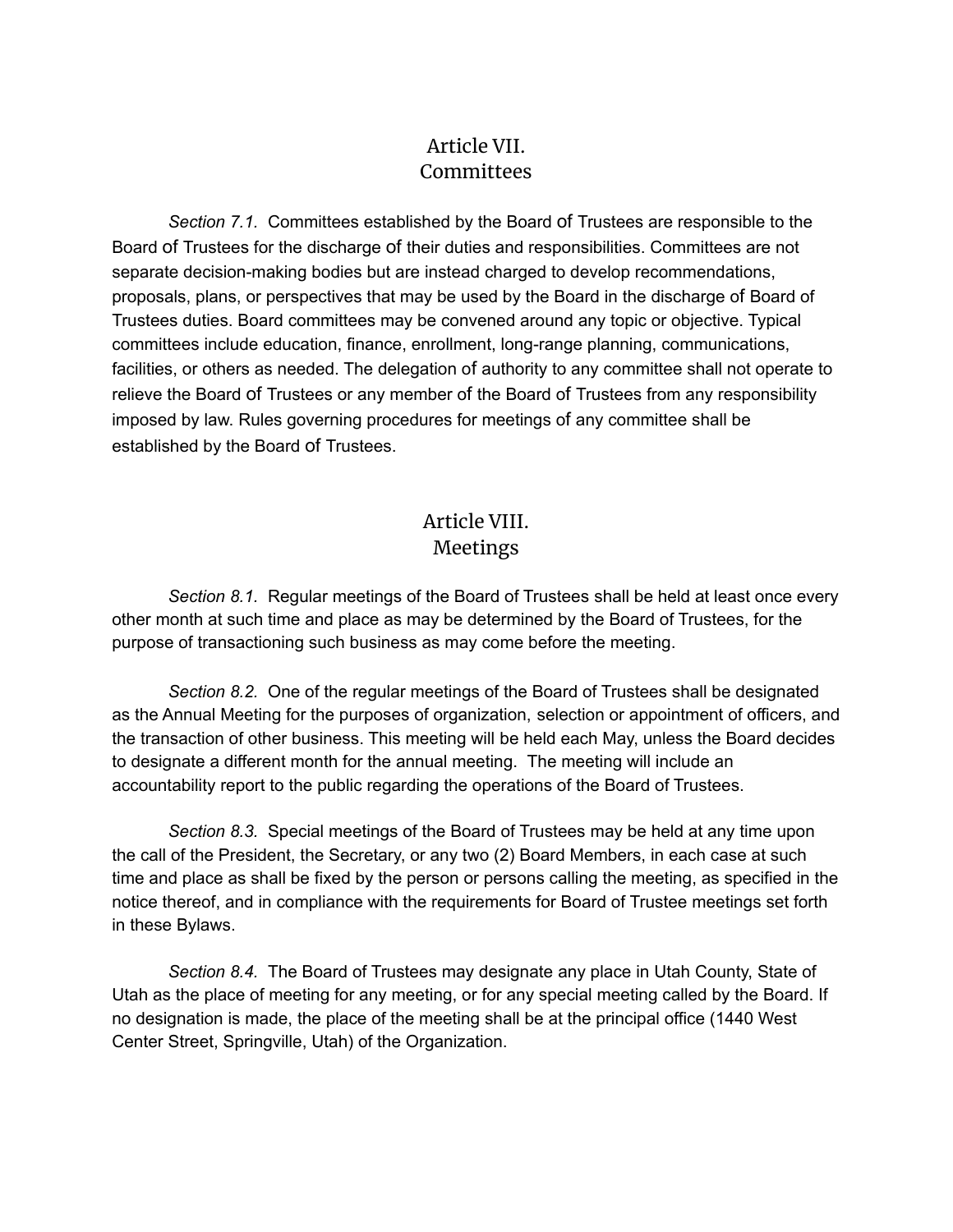*Section 8.5.* The Board of Trustees shall post notice on the Utah Public Notice website and at the Academy of all meetings at least 24 hours in advance of said meeting. The notice shall state the time, place, and purposes of all regular or special Board Meetings. For annual membership meetings, the Board of Trustees will cause notice of the time, place, and purposes to be communicated to each household on record with the Organization at least 72 hours in advance of said meeting. Notice to each Board Member of regular meetings shall include the place, day, and hour of the meeting and shall be given at least five (5) days prior to said meeting. Notice of special meetings, including emergency meetings will be given at least 24 hours in advance.

*Section 8.6.* All meetings of the Board of Trustees, whether Regular, Special, or Annual, shall comply with the Utah Open and Public Meetings Act except that, upon a vote of a majority of the Board Members present, an executive session may be held to discuss any one or more of the following: (1) attorney-client matters; (2) matters subject to negotiations; and (3) personnel matters. The motion requesting the executive session shall state the nature of the matter to be discussed. Only those persons invited by the Board may be present during the executive session. The Board shall not make final policy decisions; nor shall any resolution, rule, regulation, or formal action or any action approving a contract; or calling for the payment of money be adopted or approved at any session which is closed to the general public. All matters requiring a vote shall be voted upon in an open, public meeting. Matters discussed during executive sessions shall remain confidential among those attending.

*Section 8.7.* Agenda items for board meetings may be provided by anyone from the school community, but must be submitted to the president by email or otherwise. The president may choose to prioritize or reject agenda items at his or her discretion. On each agenda, a period for public comment is designated with the length of the comment period to be determined by the president. The public does not participate in board meetings outside of the public comment period, except by invitation of the president, or his or her designate, during the course of the meeting.

### Article IX. Execution of Instruments

*Section 9.1.* The Board of Trustees, subject to the Conflict of Interest provisions set forth in Section 11.1 of these Bylaws, may authorize any officer or agent of the Organization to enter into any contract, to execute and deliver any instrument, or to sign checks, drafts, or other orders for the payment of money, notes, or other evidences of indebtedness in the name of and on behalf of the Organization. For any contract or instrument exceeding [\$2,000], the Board of Trustees must approve the contract or instrument by a majority of the Board of Trustees present. Such authority may be general or may be confined to specific instances. No instrument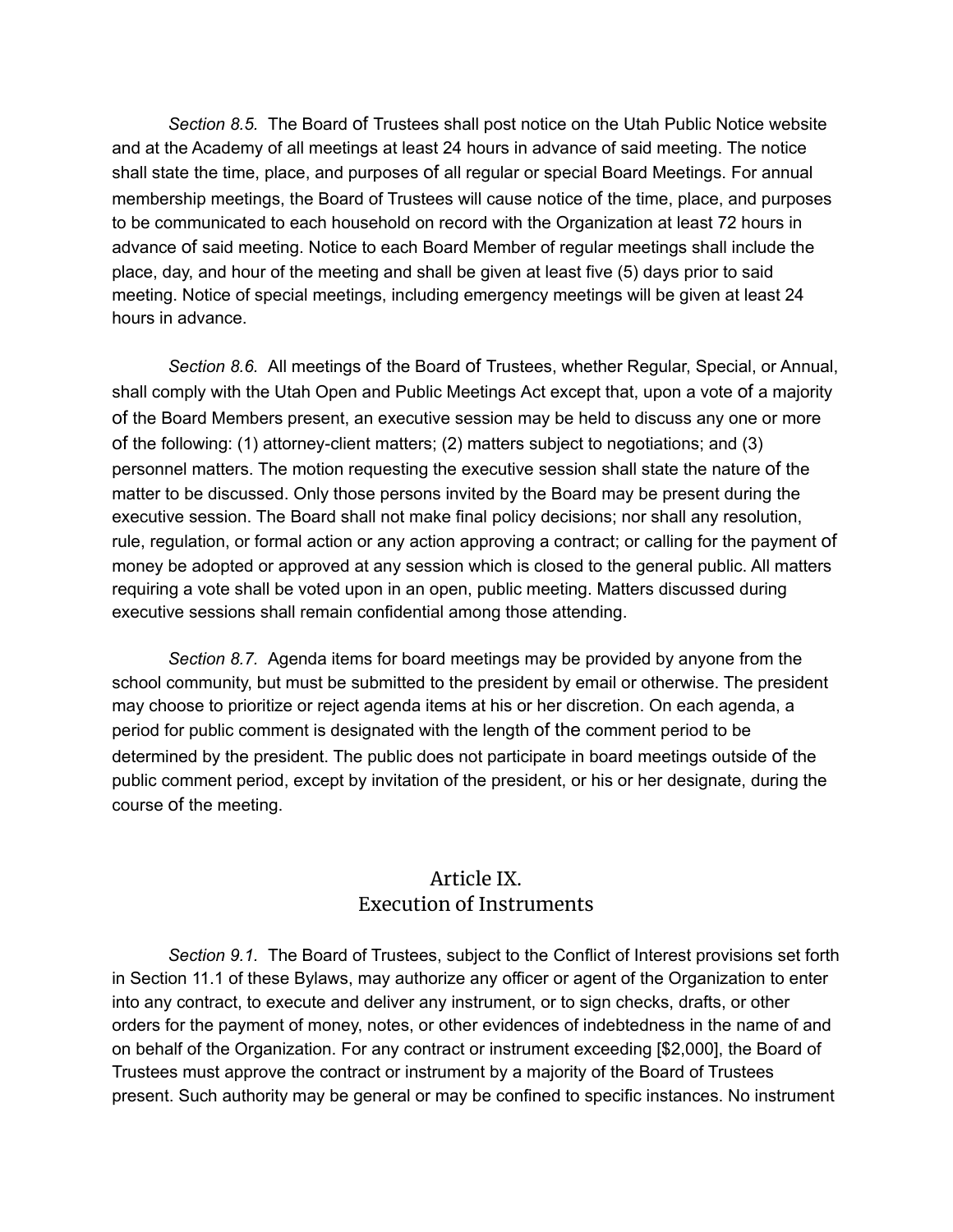required to be signed by more than one officer may be signed by one person in more than one capacity.

*Section 9.2.* All funds of the Organization not otherwise used shall be deposited from time to time to the credit of the Organization in such banks, trust companies, or other depositories as the Board of Trustees may select.

*Section 9.3.* The Board of Trustees may authorize any officer or officers, or agent or agents, to enter into any contract or execute and deliver any instrument in the name of and on behalf of the Organization, and such authority may be general or confined to specific instances. All contracts must be approved in an open meeting.

Section 9.4. The Board of Trustees shall have full power and authority to borrow money whenever, in the discretion of the Board of Trustees, the exercise of such power is required in the general interest of this Organization, and in such case the Board of Trustees may authorize the proper officers of this Organization to make, execute, and deliver in the name of and on behalf of this Organization such notes, bonds and other evidences of indebtedness as the Board of Trustees shall deem proper, and the Board of Trustees shall have full power to mortgage the property of this Organization, or any part thereof, as security for such indebtedness, and no further action shall be requisite to the validity of any such note, bond, evidence of indebtedness or mortgage.

Section 9.5. The Organization shall have the right to retain all or any part of any securities or property acquired by it in whatever manner, and to invest and reinvest any funds held by it, according to the judgment of the Board of Trustees, without being restricted to the class of investments which a nonprofit corporation is or may hereafter be permitted by law to make, or any similar restriction, provided, however, that no action shall be taken by or on behalf of the Organization if such action is a prohibited transaction or would result in the denial of tax exemption under Sections 501, 502 or 503 or any other Section of the Internal Revenue Code of 1986 and the Regulations promulgated thereunder as they now exist or as they may hereafter be amended.

## Article X. Indemnification

Section 10.1. The Organization may indemnify an individual made a party to a proceeding because the individual is or was a Board Member, officer, employee, fiduciary or agent of the Organization or of any other corporation at the request of the Organization, or by reason of any action alleged to have been taken, omitted or neglected as such Board Member, officer, employee, fiduciary or agent against reasonable expenses incurred in connection with the proceeding, if: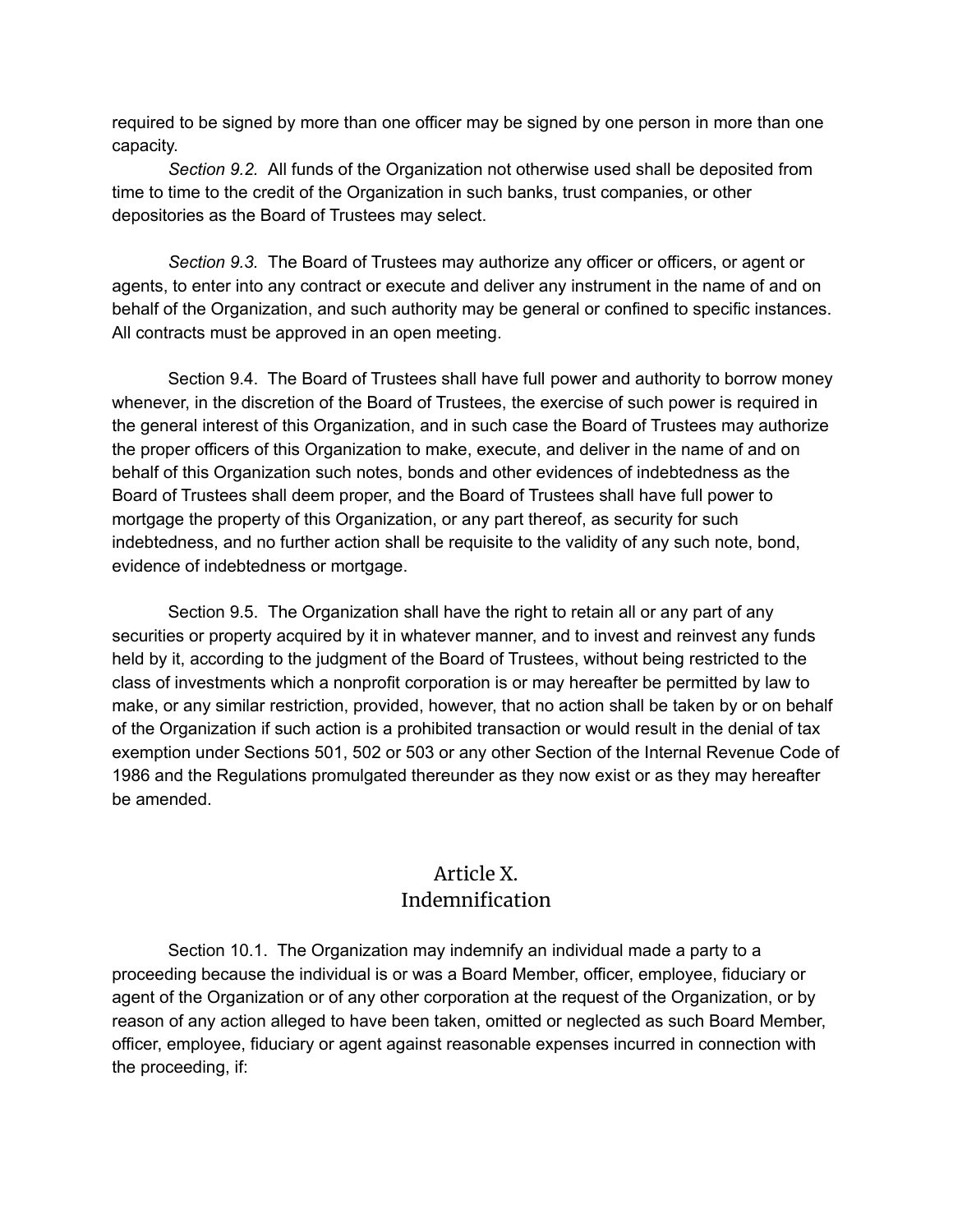1. the individual's conduct was in good faith;

2. the individual reasonably believed that the individual's conduct was in the Organization or corporation's best interests; and

3. In the case of a criminal proceeding,the individual had no reasonable cause to believe the individual's conduct was unlawful.

Section 10.2. The Organization shall not indemnify a Board Member, or officer, employee, fiduciary, or agent in connection with a proceeding in which such individual was adjudged liable to the Organization, or in connection with any other proceeding charging that the individual derived an improper personal benefit, whether or not involving action in the individual's official capacity, in which proceeding the individual was adjudged liable on the basis that the individual derived an improper personal benefit.

*Section 10.3.* The Organization may pay for reasonable expenses incurred by a Board Member, officer, employee or agent (in defending a civil or criminal action, suit or proceeding) who is a party to a proceeding in advance of final disposition of the proceeding if:

(i) the individual furnishes the Organization a written undertaking, executed personally or on the individual's behalf, to repay the advance if it is ultimately determined that the individual did not meet the standard of conduct described above in Section 10. l; and

(ii) a determination is made that the facts then known to those making the determination would not preclude indemnification.

*Section 10.4.* By action of the Board of Trustees, notwithstanding any interest of the Board Members in such action, the Organization may, subject to Section 13.5, purchase and maintain insurance, including errors and omissions insurance, in such amounts as the Board of Trustees may deem appropriate, on behalf of any individual indemnified hereunder against any liability asserted against such person and incurred by such individual in such individual's capacity of or arising out of such individual's status as an agent of the Organization, whether or not the Organization would have the power to indemnify such individual against such liability under applicable provisions of law. The Organization may also purchased maintain insurance in such amounts as the Board of Trustees may deem appropriate, to insure the Organization against any liability, including without limitation, any liability for the indemnification provided in this Article.

*Section 10.5.* The Organization shall have the right to impose, as conditions to any indemnification provided or permitted in this Article, such reasonable requirements and conditions as the Board of Trustees may deem appropriate in each specific case, including but not limited to any one or more of the following: (a) that any counsel representing the individual to be indemnified in connection with the defense or settlement of any action shall be counsel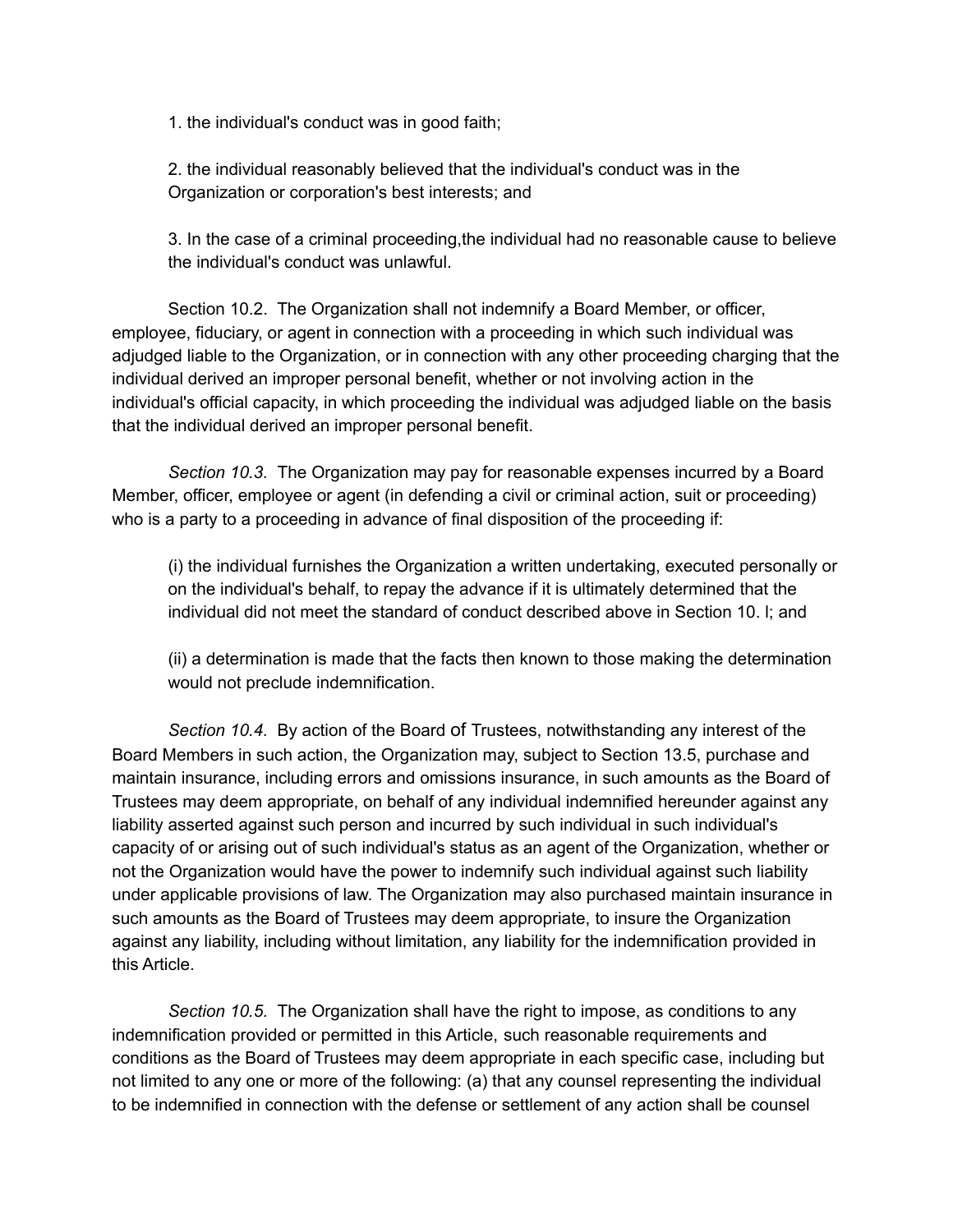that is mutually agreeable to the individual to be indemnified and to the Organization; (b) that the Organization shall have the right, at its option, to assume and control the defense or settlement of any claim or proceeding made, initiated or threatened against the individual to be indemnified; and (c) that the Organization shall be subrogated, to the extent of any payments made by way of indemnification, to all of the indemnified individual's right of recovery, and that the individual to be indemnified shall execute all writings and do everything necessary to assure such rights of subrogation to the Organization.

*Section 10.6.* Notwithstanding any other provision of these Bylaws, the Organization shall neither indemnify any individual nor purchase any insurance in any manner or to any extent that would jeopardize or be inconsistent with qualification of the Organization as an organization described in Section 50l(c)(3) of the Internal Revenue Code or would result in liability under Section 4941 of the Internal Revenue Code.

Section 10.7. No Board Member or officer of this Organization shall be personally liable to the Organization for civil claims arising from acts or omissions made in the performance of such individual's duties as a Board Member or officer, unless the acts or omissions are the result of such individual's intentional misconduct.

# Article XI. Conflict of Interest

*Section 11.1.* If any person who is a Board Member or part of the Administration team is aware that the school is about to enter into any business transaction directly or indirectly with himself or herself, any member of his or her family, or any entity in which he or she has any legal, equitable, or fiduciary interest or position, such person shall (a) immediately inform those charged with approving the transaction on behalf of the school of his or her interest or position, (b) aid the persons charged with making the decision by disclosing any material facts within his or her knowledge that bear on the advisability of such transaction from the standpoint of the school, and (c) not be entitled to vote on the decision to enter into such a transaction.

# Article XII. Limitations

*Section 12.1.* No Board Member, officer or employee of or individual or entity connected with the Organization, or any other private individual shall receive at any time any of the net earnings or pecuniary profit from the operations of the Organization, provided that this shall not prevent the payment to any such individual or entity of such reasonable compensation for services rendered to or for the Organization in effecting any of its purposes as shall be fixed by the Board of Trustees; and no such individual or individuals shall be entitled to share in the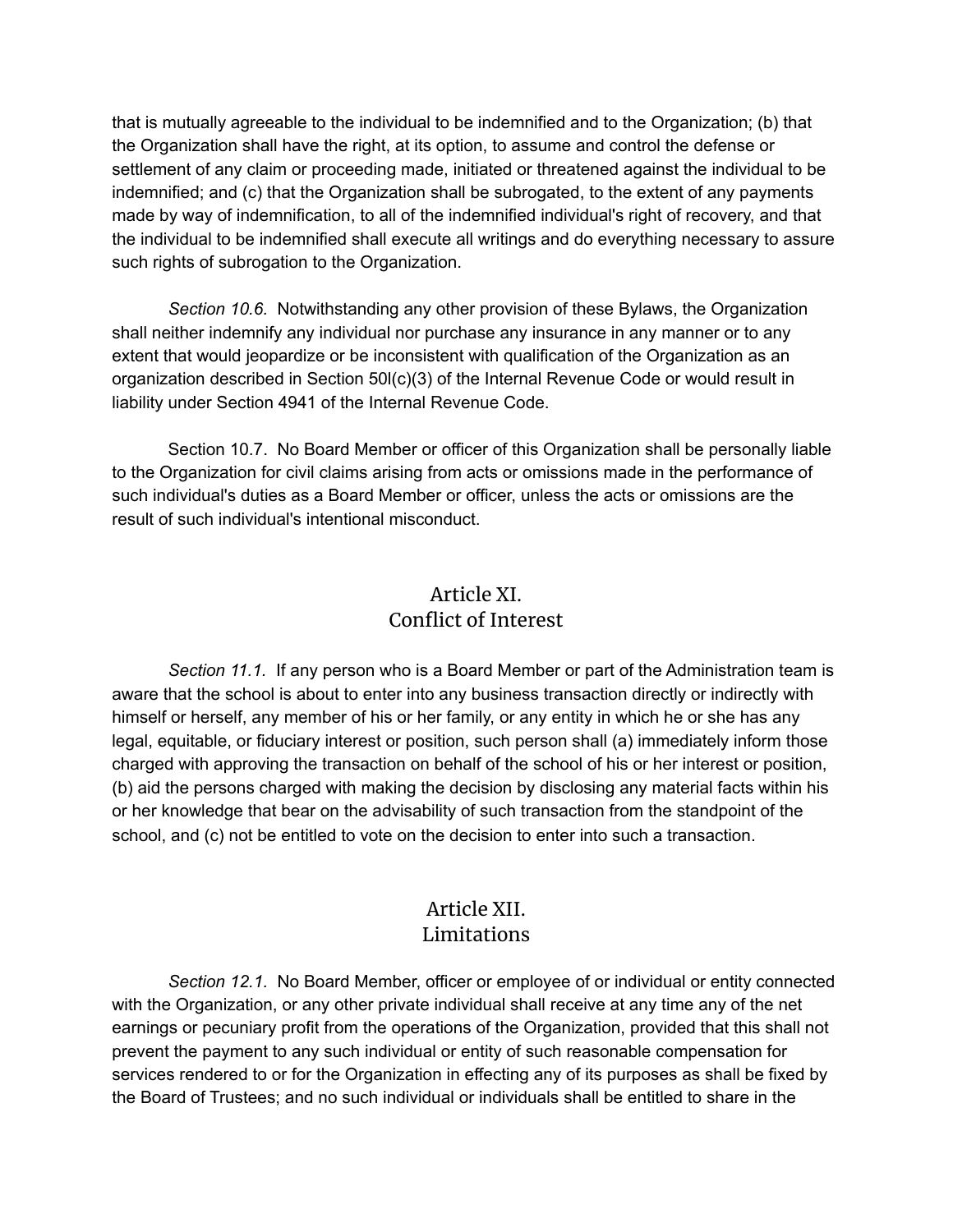distribution of any of the corporate assets upon the dissolution of the Organization. All Board Members of the Organization shall be deemed to have expressly consented and agreed that upon such dissolution or winding up of the affairs of the Organization, whether voluntary or involuntary, the assets of the Organization, after all debts have been satisfied, then remaining in the hands of the Board of Trustees shall be distributed, transferred, conveyed, delivered, and paid over, in such amounts as the Board of Trustees may determine or as may be determined by a court of competent jurisdiction upon application of the Board of Trustees, exclusively to charitable, religious, scientific, literary, or educational organizations which would then qualify under the provisions of Section 50l(c)(3) of the Internal Revenue Code of 1986 and the regulations promulgated thereunder as they now exist or as they may hereafter be amended and according to the Laws of the State of Utah and the Charter Document of the Organization.

*Section 12.2.* Notwithstanding any other provision of these Bylaws, no Board Member, officer, employee, or representative of this Organization shall take any action or carry on any activity by or on behalf of the Organization not permitted to be taken or carried on by a supporting organization exempt under Section 509(a)(3) of the Internal Revenue Code of 1986 and the Regulations promulgated thereunder as they now exist or as they may hereafter be amended, or by an organization contributions which are deductible under Section l 70(c)(2) of such Code and the Regulations promulgated thereunder as they now exist or as they may hereafter be amended.

#### Article XIII. Miscellaneous

*Section 13.1.* The Organization shall keep correct and complete books and records of account and shall also keep minutes of the proceedings of its Board of Trustees and committees. All books and records of the Organization may be inspected, for any proper purpose at any reasonable time.

*Section 13.2.* The fiscal year of the Organization shall be as established by the Board of Trustees.

*Section 13.3.* Property of the Organization may be assigned, conveyed or encumbered by such officers of the Organization as may be authorized to do so by the Board of Trustees, and such authorized individuals shall have power to execute and deliver any and all instruments of assignment, conveyance and encumbrance; however, the sale, exchange, lease or other disposition of all or substantially all of the property and assets of the Organization shall be authorized only in the manner prescribed by applicable statute.

*Section 13.4.* The Organization may accept any designated contribution, grant, bequest or devise consistent with its general charitable and tax-exempt purposes, as set forth in the Articles of Incorporation. As so limited, donor-designated contributions will be accepted for special funds, purposes or uses, and such designations generally will be honored. However,